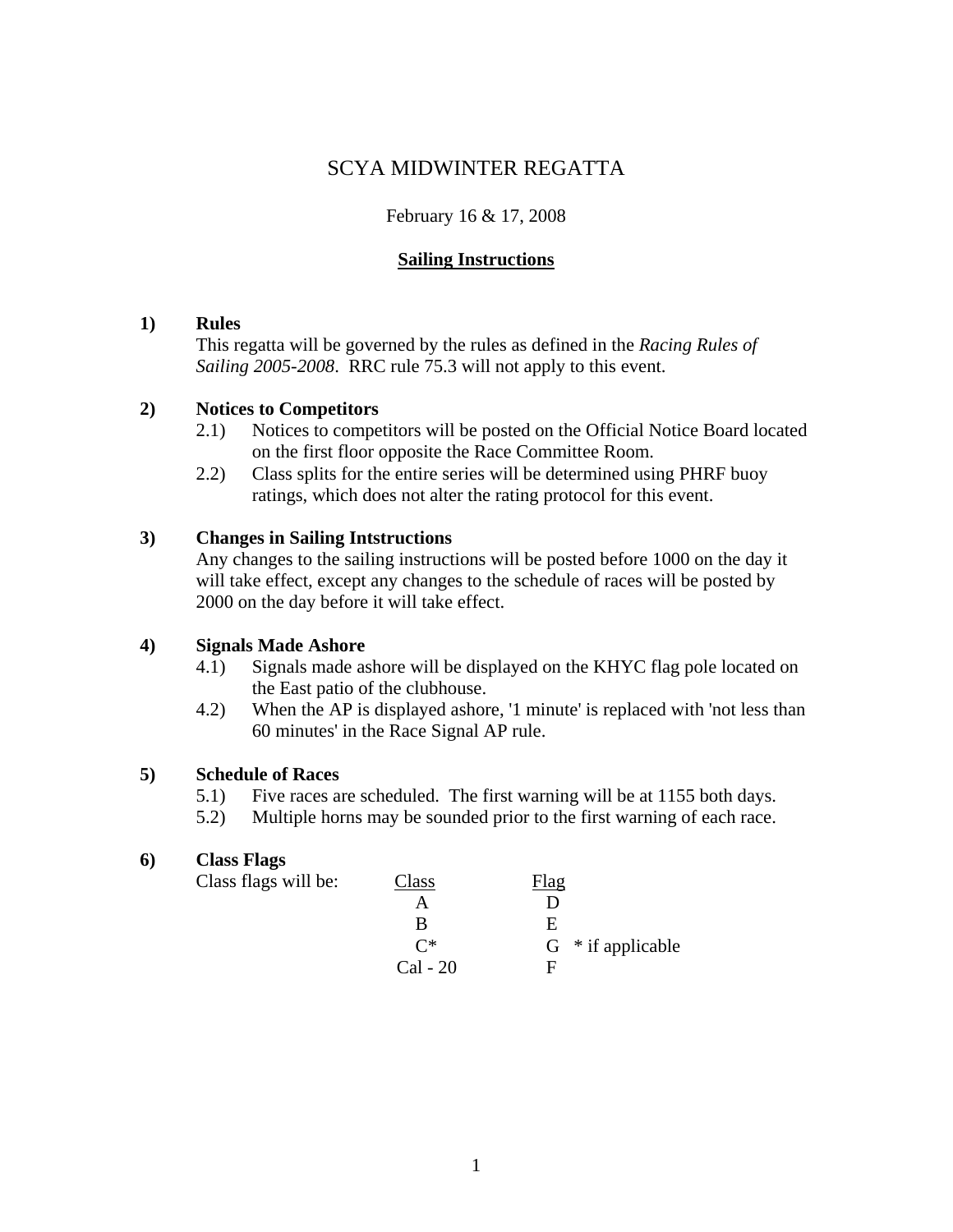## **SCYA MIDWINTERS SAILING INSTRUCTIONS**

## **7) The Race Course**

- 7.1) The racing area will be in the vicinity of "S" mark.
- 7.2) All courses are listed in Attachment "A".
- 7.3) All marks and positions are described in the KHYC Course Guide.

## **8) Obstructions**

None noted.

## **9) The Start**

- 9.1) Races will be started using rule 26 with the warning signal given five minutes before the start.
- 9.2) The starting line will be between a staff displaying an orange flag on the race committee boat and a staff with an orange flag floating to port from the race committee boat.
- 9.3) Boats whose warning signal has not been made shall **avoid the starting area.**
- 9.4) A boat starting later than 4 minutes after her starting signal will be scored Did Not Start. This changes rule A4 & A5.
- 9.5) The Race Committee will attempt to hail sail numbers of OCS boats. Failure of the Committee to do so will not be grounds for redress.

## **10) Change of the Next Leg of the Course**

- 10.1) To change the next leg of the course, the race committee will move the original mark (or the finishing line) to a new position.
- 10.2) Except at a gate, boats shall pass between the race committee boat signaling the change of the next leg and the nearby mark, leaving the mark to port or starboard as required and the signaling boat to starboard. This changes rule 28.1.

## **11) The Finish**

The finish line will be the same as the start line.

## **12) Penalty System**

- 12.1) The two turns penalty is replaced with a one-turn penalty, to include one tack and one jibe, modifying the Scoring Penalty, rules 44.1 & 44.2. Rule 44.3 shall not apply.
- 12.2) Boats that accept and execute the One Turn penalty shall sign up to that effect on the form posted on the Official Notice Board after the days' racing and within the protest time limit.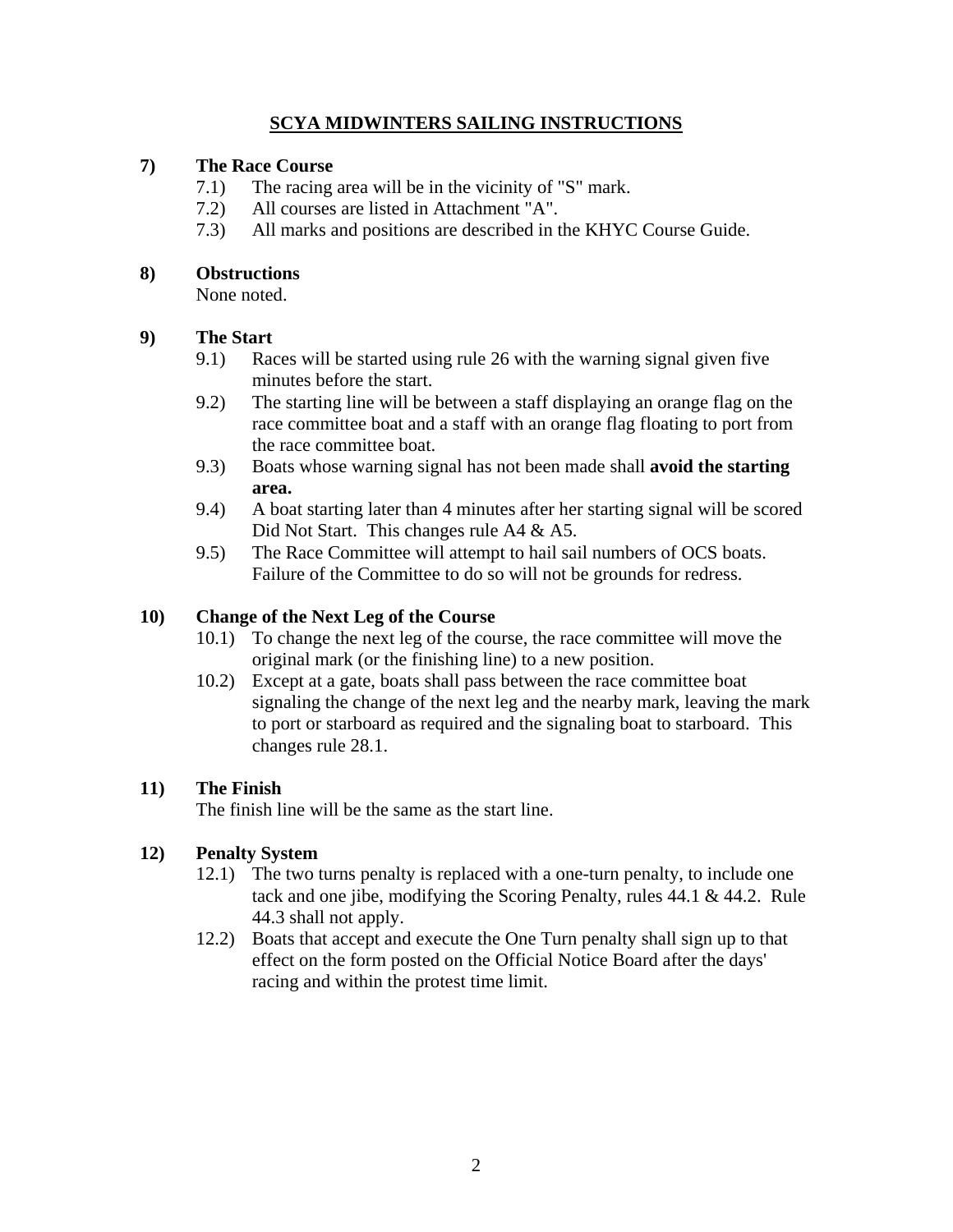### **SCYA MIDWINTERS SAILING INSTRUCTIONS**

### **13) Time Limit**

 Boats failing to finish within one hour after the first boat in their class sails the course and finishes will be scored Did Not Finish. This changes rules 35 and A4.

### **14) Protests and Requests for Redress**

- 14.1) Boats intending to protest must notify the RC boat upon finishing.
- 14.2) Protests shall be written on forms available at the club and delivered to the Race Chairman, Event Leader or PRO within 45 minutes after the race committee boat docks. The Committee will sound one signal and post docking time on the Official Notice Board. Protests will be posted as they are submitted.
- 14.3) Protests will be heard in the approximate order of receipt as soon as possible. Hearings will be held in the Jury Room located on the north side of the upper level.

### **15) Scoring**

- 15.1) The Low Point scoring system of RRS Appendix A will apply as a single race event.
- 15.2) PHRF Random Leg ratings will apply.
- 15.3) Non-spinnaker, non-gennaker boats start in class per the spinnaker boat class A/B/C/split, but will have their PHRF defined offset added for scoring. They will compete for all trophies within the spinnaker classes.

### **16) Safety Regulations**

- 16.1) Boats will check in by sailing past the committee boat on a starboard tack no later than 1 minute prior to the warning signal of the first race.
- 16.2) A boat retiring **must** notify the committee ASAP or before the last boat to finish (whichever is sooner). The RC monitors VHF 78.

### **17) Awards**

 Awards will be presented as soon as possible after Sunday's racing. The ceremony will be conducted by SCYA on the upper level of the clubhouse.

A no-host bar and hors d'oeuvres will be available on the upper deck after each days' racing.

Breakfast will be available on the lower deck both days.